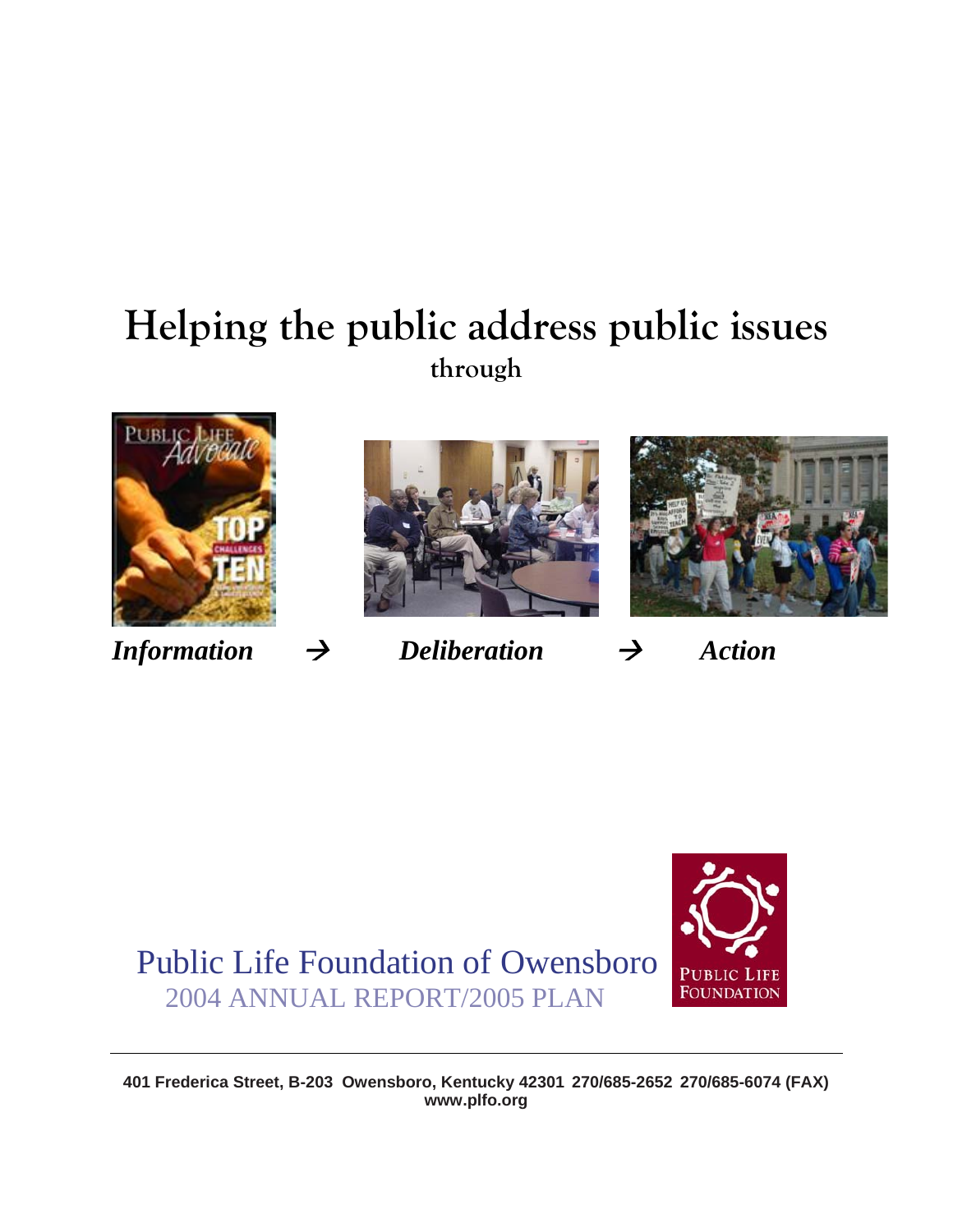# **INTRODUCTION**

The Public Life Foundation of Owensboro promotes broad and meaningful citizen participation in community decisions and public policy. Toward that end, we foster a three-pronged process to assist citizens in solving problems and seizing opportunities:

# *Information*  $\rightarrow$  *Deliberation*  $\rightarrow$  *Action*

In 2004, our foundation

- expanded significantly the information dimension of that process through a regular publication
- planned a conference to promote essential democratic values of openness and transparency
- produced tools to integrate public deliberation into the decision making process
- continued support of grass roots citizen initiatives

# **INFORMATION**

#### **Publication**

In June 2004, we launched the *Public Life Advocate*. The *Advocate* provides a mechanism for timely community focus on vital public issues.

Articles published in 2004:

Ranking Problems, Identifying Opportunities: Top Ten Challenges Facing Owensboro and Daviess County By Rodney Berry, June 2004

Substance Abuse: Seeking Common Ground Toward a Community Solution By Tom Gaston, June 2004

Merger 1990: Fragmentation, Distortion, and Disconnect Between Citizens and the Public-Private Elite By Chad Gesser, July 2004

Midwives: A Community Resource We Want to Loose? By Tom Gaston, June 2004

Our Wheel of Progress: Balancing the Spokes in Economic Development By Rodney Berry, August 2004

Coping with Substance Abuse: The Effects of Addiction on Family Members By Tom Gaston, August 2004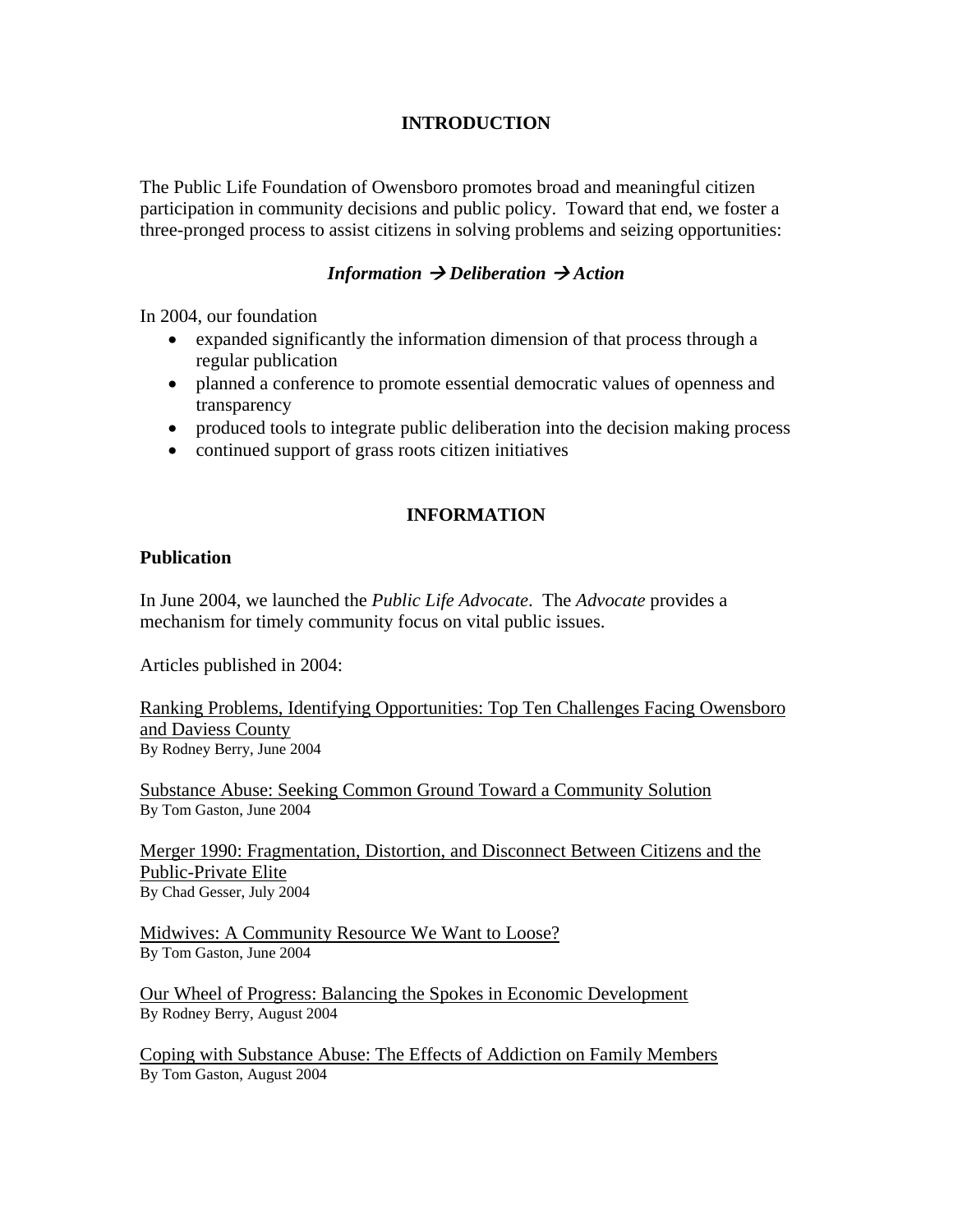Our Budget-Busting Jail: What Went Wrong and What Do We Do Now? By Tom Gaston, September 2004

Kids with Adult Problems: Pressures from Home Impede School Performance By Steve Rocco, September 2004

Voter Turnout: November 2003 General Election September 2004

Unexpected Obligations: When Grandparents Get the Kids By Tom Gaston, October 2004

Presidential Health Care Comparisons By Rodney Berry, October 2004

Voter Guide (Link to Website) October 2004

And the Poor Get Poorer: Businesses Exploit Customers Who Lack Financial Literacy By Carrie Blackham, November 2004

Panther Creek (or Ditch?) By Rodney Berry, November 2004

The *Public Life Advocate* also includes the following features:

- Editor's Notes
- Letters
- Citizens Speak \* Leaders Respond
- Making a Difference
- Citizen Action Updates
- Public Agenda
- The Tracker

The *Public Life Advocate* is available at no cost through email subscription, foundation website ([www.plfo.org\)](http://www.plfo.org/), or Daviess County Public Library. Print subscriptions are \$24 per year.

#### **Community Education**

Several groups supported by the foundation organize events to better inform members and the public of pressing issues and concerns.

In 2004, Citizens Health Care Advocates (CHCA) sponsored the following programs:

- Challenges Facing School Nurse Program (panel)
- AARP and Medicare Reform (panel)
- Kentucky's Cigarette Excise Tax (panel)
- Health Care Issues and Trends (outgoing OMHS CEO Greg Carlson)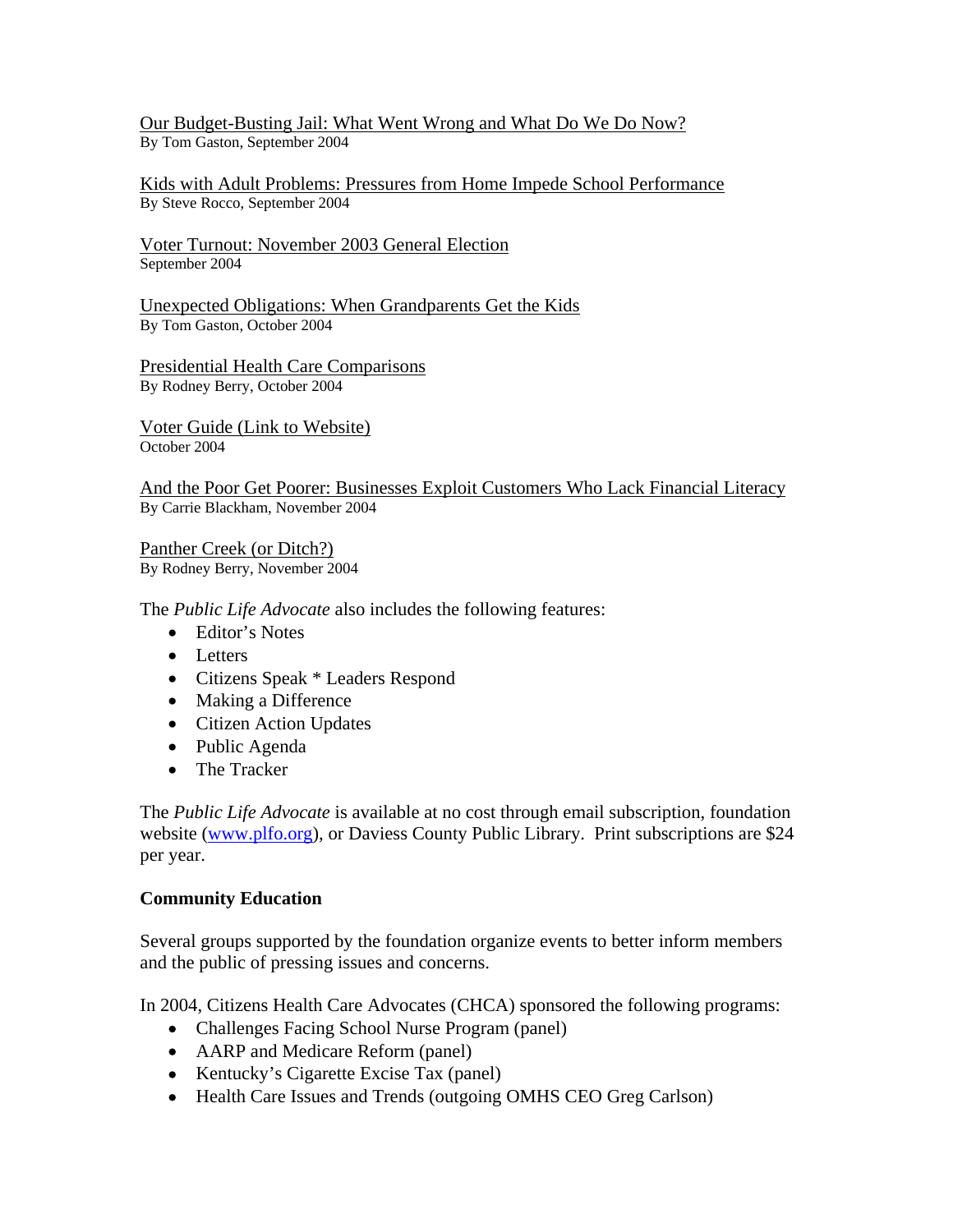- Nurse Midwife Issues (panel)
- Father's Matters (panel)
- Navigating the Diet Maze (panel)
- Substance Abuse/Recovery Issues (panel)
- Daviess County Community Access Project (Executive Director JAT Mountjoy)
- Hospital and Community Health Challenges (incoming OMHS CEO Jeff Barber)
- Health Care Access Issues (Daviess County Judge-Executive Reid Haire)

All programs were broadcast on public access channel (OCTV).

In 2004, PRIDE (Public Responsibility In Designing our Environment) presented the following speakers to inform its members and the public of aesthetic issues and possibilities:

- Malcolm Bryant, developer
- John Bays, hotel owner-developer
- Terry Woodward, historic preservation investor/advocate
- Waitman Taylor, former Owensboro Mayor
- Pam Miller, former Lexington Mayor
- Keith Eiken, Scenic Kentucky

The Citizens Committee on Education featured the following guest presenters:

- Daviess County and Owensboro Board of Education members
- Superintendents of OPS and DCPS: Larry Vick and Stu Silberman
- Pat Ashley, OPS Director of Instruction
- Principals Anita Burnette (Owensboro High School) and David Johnson (Owensboro Middle School)
- Bob Sexton (Prichard Committee on Academic Excellence)
- Bill Chance (NORED)
- Helen Mountjoy, Kentucky Board of Education

CHCA, PRIDE, and the Goodfellows Club also publish newsletters.

# **Learning and Sharing**

Members of citizen groups also regularly attend public meetings, forums, workshops, and other activities to better understand issues and position themselves as advocates.

For example:

- A representative of the Citizens Committee on Education (CCE) attends monthly meetings and luncheons of city and county school boards.
- CCE members (and a consultant retained by the group), interviewed stakeholders and conducted mail and newspaper surveys as part of its strategic higher education study.
- CCE members conducted focus groups exercises and met with numerous stakeholder groups to craft its Learning Community initiative.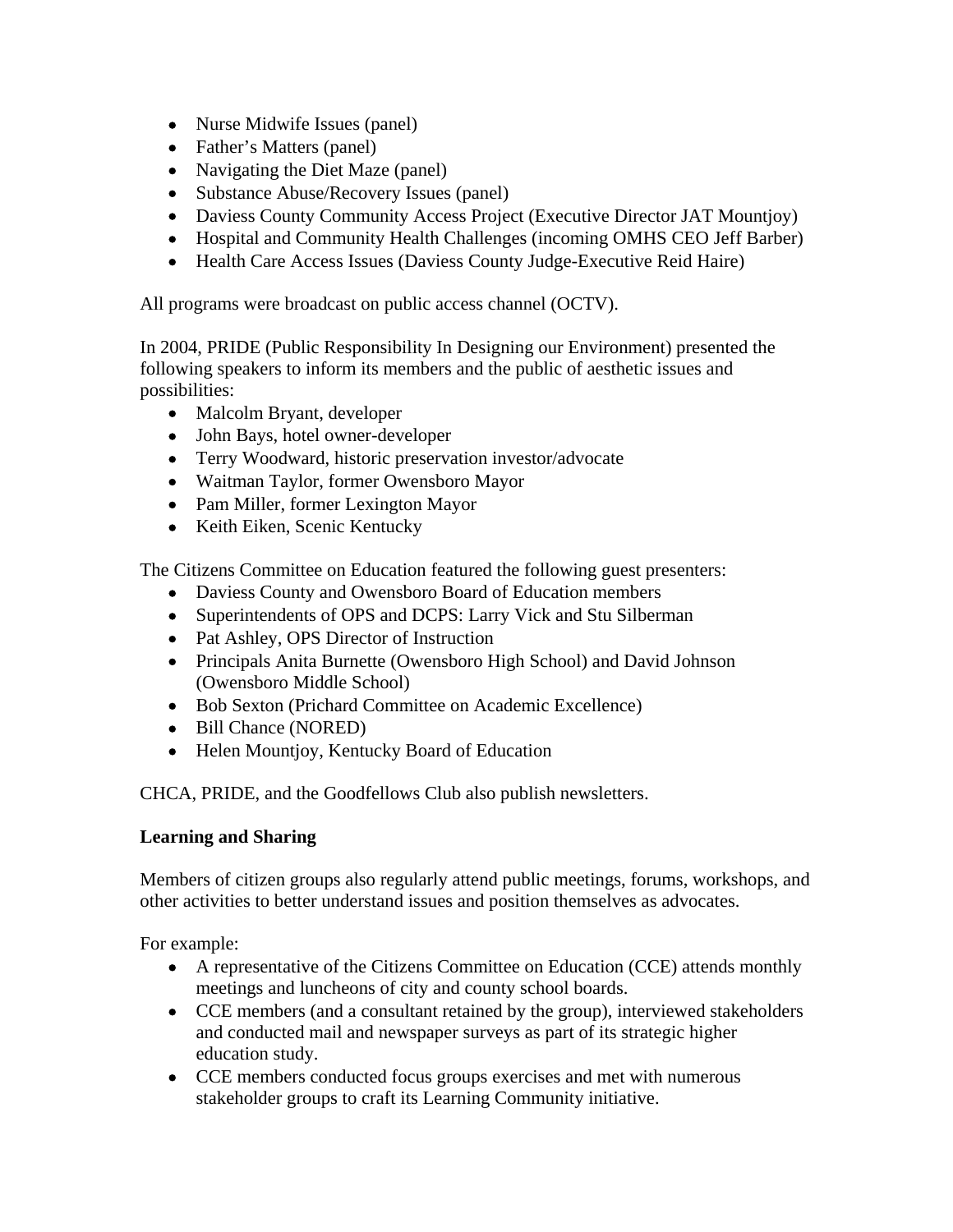- PRIDE members attended hearings connected with the design of a proposed public library.
- A PRIDE delegation attended the Louisville lecture, "Raising the bar on the visual landscape."
- The Unity Coalition featured speaker Carlos Earhart, "Challenges Facing the Latino Community."
- The Owensboro Area World Affairs Council featured Lorena Parker, "Plan Columbia: Throwing Gasoline on the Fire."

# **DELIBERATION**

# **Issue Briefs**

To assist the public in coming to judgment on issues and choices facing our community, the foundation prepared the following issue briefs-dialogue guides in 2004:

Our Public Library – Is It Time for a Larger, New Facility? (June 2004)

Countywide Occupational Tax Proposal (July 2004)

Do We Need a Clean Indoor Air Ordinance? (August 2004)

Should the Library Board Have the Authority to Levy Taxes? (September 2004)

How Do We Maximize Riverfront Development? Which is the Best Strategy? (October 2004)

What should county government do with its excess downtown property? Should historic buildings be preserved? (November 2004)

Issue briefs were circulated to governing boards, stakeholders, advocates, committees and task forces established to examine these issues.

# **Library Forum**

In July, prior to the Daviess County Public Library Board of Trustees consideration of an increase the library tax for a new facility, the foundation conducted a public forum, using our issue brief as a discussion guide. Questionnaires were completed following small group discussions and results were shared with the library board.

#### **Unification Forums**

In December, the foundation began developing materials and making plans for a series of public forums on the concept of city-county governmental unification. Community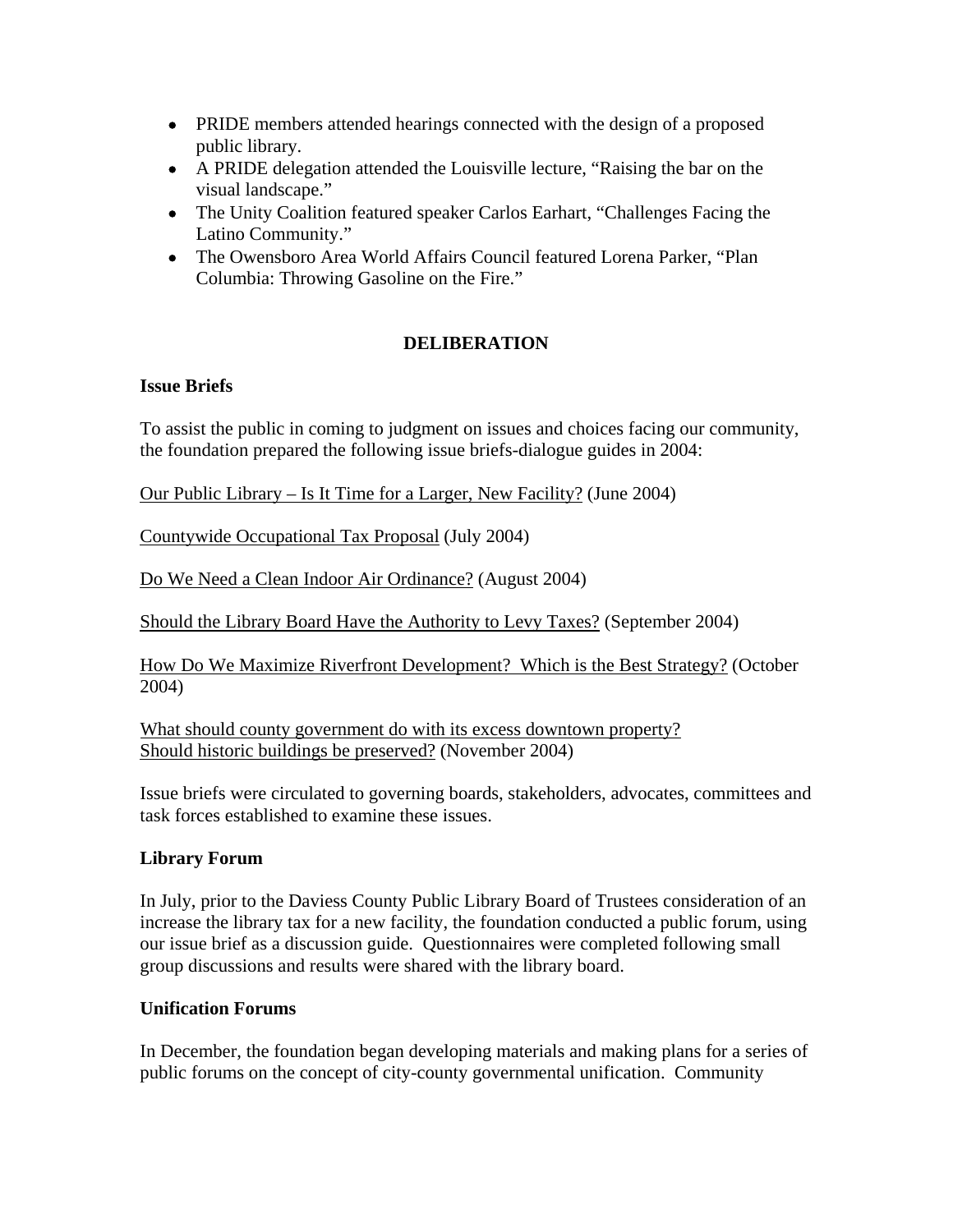Conversations, Conversations Café, and other groups may partner with the foundation to engage citizens from all walks of life on this pivotal issue.

# **Openness Initiatives**

Recognizing that public access to information and trust in our institutions is a requisite to an informed, engaged, and active citizenry, the foundation invested considerable resources toward the development of an October statewide conference on openness, transparency, and the public interest. An impressive array of presenters and panelists was scheduled to participate, representing government, media, public corporations, nonprofits, religious denominations, colleges and universities.

Due to unforeseen circumstances, the conference was postponed.

The foundation remains committed to this cause. We are exploring alternatives that could have more staying power than a conference: classroom instructional materials; video documentary; power point for conference presentations; speaker's bureau; CD-Rom; discussion guides/handbooks; openness report card; web site, etc. We are also looking at ways to collaborate with media associations, freedom of information groups, foundations, and others.

# **Deliberation and Citizen Groups**

Citizen dialogue is valued and practiced by various groups supported by the foundation:

The Citizens Committee on Education planned a series of public forums (held in January 2005) to solicit views on community needs and opportunities in higher education.

PRIDE conducted several community workshops to explore options for enhancing the new community entrance from the Natcher Bridge and the entrance from the airport on West Parrish Avenue.

Citizens Health Care Advocates panels on health care issues were characterized by balanced perspectives to assist the public in coming to responsible judgment.

# **ACTION**

# **Supporting Citizens**

In 2004, the foundation provided administrative and financial support for the following citizen groups:

 Citizens Committee on Education Citizens Health Care Advocates Goodfellows PRIDE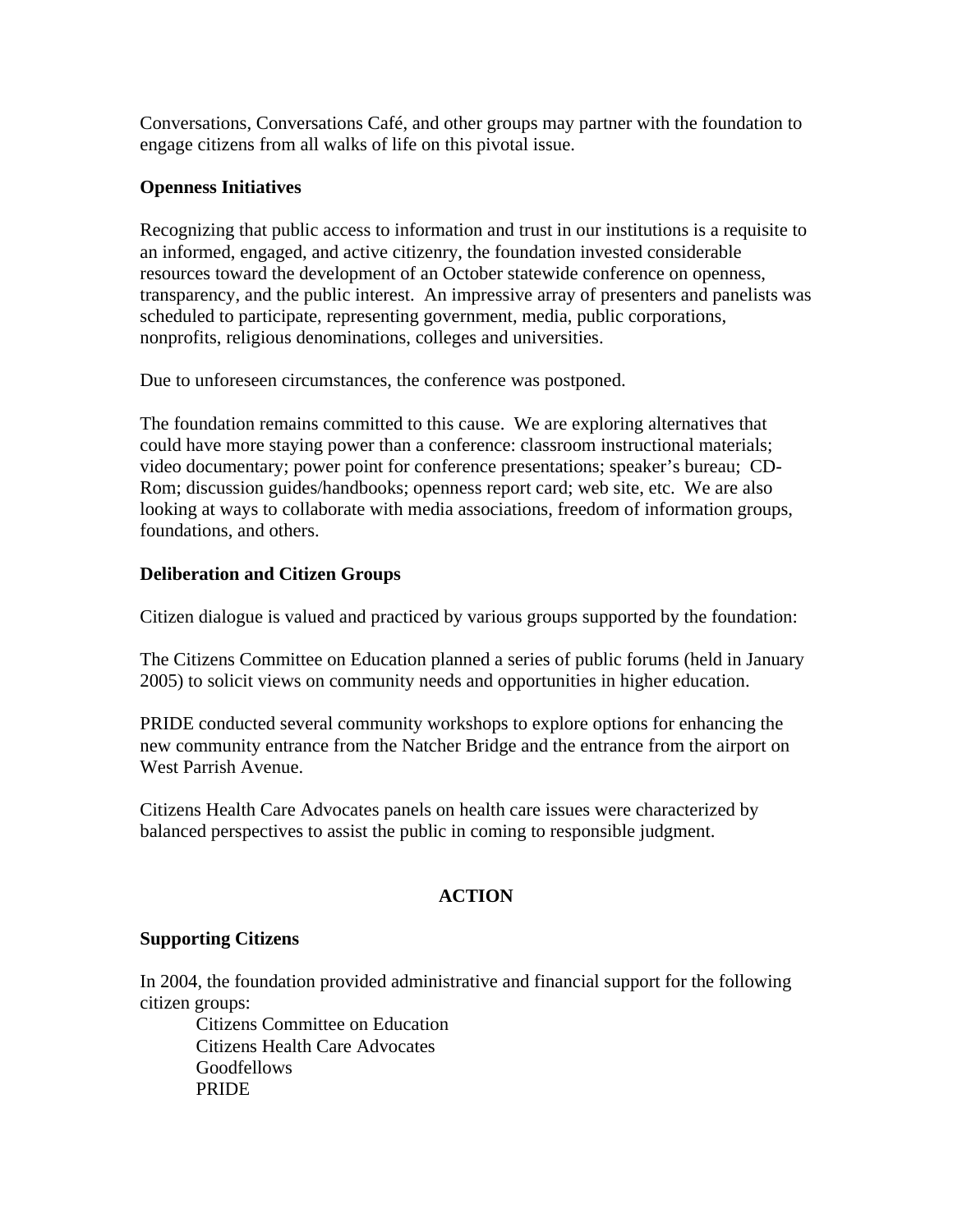Owensboro Area World Affairs Council Unity Coalition

The foundation also launched the following new initiatives:

Neighborhood Alliance Partnership

…to stimulate and support grass roots problem solving

Coalition for the Poor

- …to speak out when legislation, programs, or policies have detrimental effects on the poor
- …to foster leadership development among the poor

# **Action Alerts**

Following a public panel discussion, Citizens Health Care Advocates issued an "Action Alert" to encourage citizens to share their views about the cigarette excise tax.

The Citizens Committee on Education issued an "Action Alert" for 30 days during the 2004 General Assembly. The alert focused on one fact per day to convey the impact of proposed education budget cuts. Citizens were urged to share their views with legislators.

# **Direct Services**

The Goodfellows Club raised more than \$98,000 during the 2004 "Roll Call" campaign. A new partnership with a WBIO (Cromwell Radio Group), expanded "Soup Days for Kids" and a successful benefit tennis tournament were keys to this year's success. These contributions (100 percent) are used by schools to provide coats, clothing, shoes, and emergency assistance for disadvantaged students.

# **Networking and Direct Advocacy**

PRIDE representatives are increasingly proactive in monitoring major community developments, promoting high design and landscaping standards to architects and planners of projects such as Fifth Third Bank, Wal-Mart, Daviess County Public Library, and the OMHS Cancer Center.

A PRIDE Public Projects Committee regularly brings together state highway officials, utility companies, transportation planers, government leaders, and others to explore aesthetic enhancements for public projects.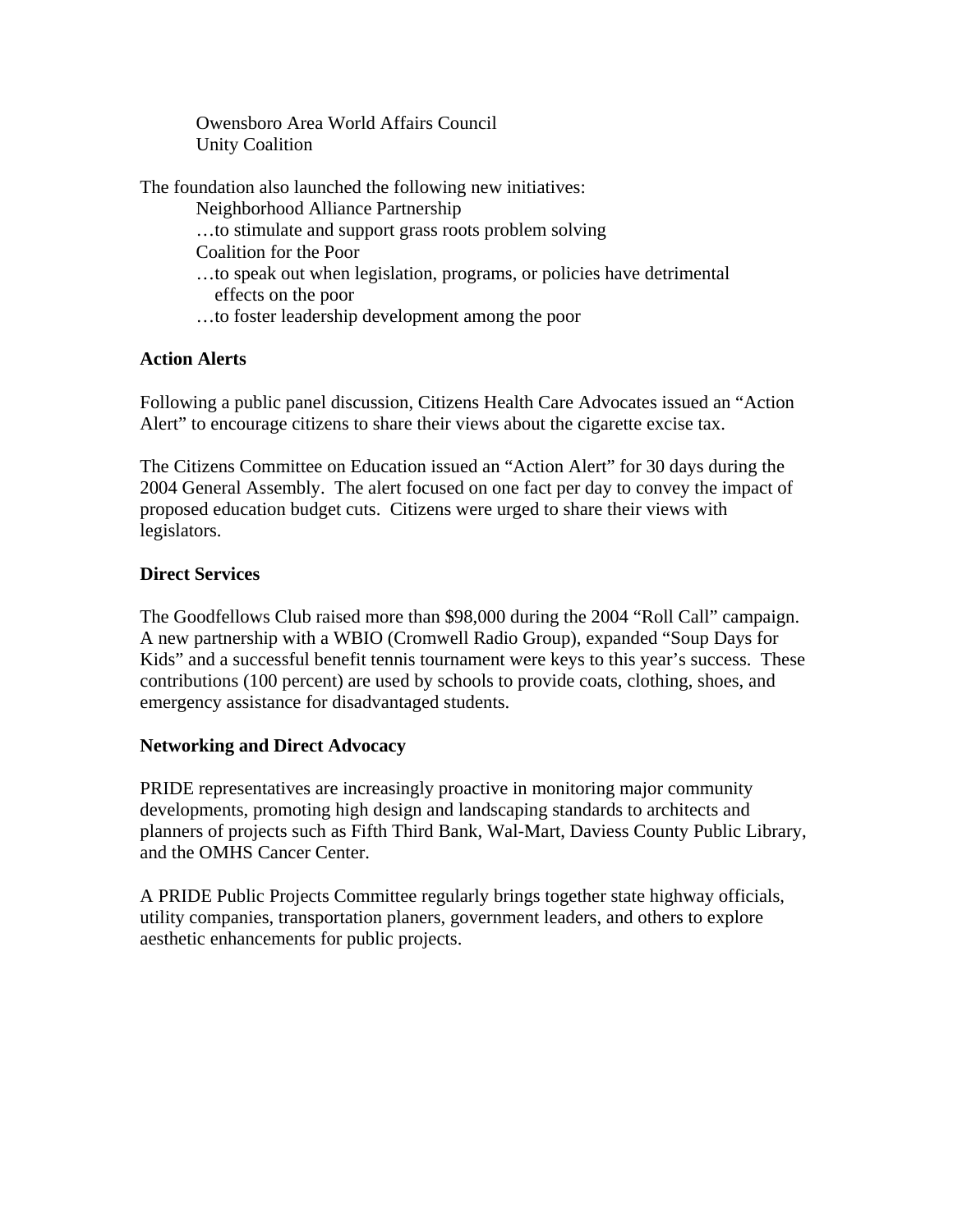# **OTHER FOUNDATION INITIATIVES**

#### **ODCH Asset Distribution**

When the local hospital (OMHS) board of directors dissolved ODCH, Inc. following the buyout of the Catholic Health Partners, ODCH, Inc. assets (approximately \$8 million) reverted to city and county government. The foundation responded to the city-county request for proposals. Our recommendation – that the funds be placed in endowment for ongoing support of health care for the poor and uninsured – was rejected.

#### **Voter Turnout Campaign**

The foundation joined the Chamber of Commerce, Business and Professional Women's Association, and the Owensboro Neighborhood Alliance in a project to improve voter turnout in eight target low income precincts during the November 2004 elections. The project involved door-to-door canvassing to 1,000 non-voting households. The election brought forth record turnouts community-wide and in the target precincts.

#### **Promoting Philanthropy**

The foundation co-sponsored a series of meetings and presentations by St. Louis philanthropist Desmond Lee. Mr. Lee introduced his initiative to endow university professorships that devote time to community projects.

The foundation participated in and made available several videoconferences for local foundations offered by The Philanthropic Initiative in Boston.

#### **Advocacy Education**

The foundation participated in and promoted a videoconference offered by the Justice Resource Center on lobbying opportunities/restrictions for nonprofit organizations.

#### **Exposure for the Foundation**

The foundation was profiled in the TPI newsletter and Suzanne Morse's book, *Smart Communities: How Citizens and Local Leaders Can Use Strategic Thinking to Build a Better Future.*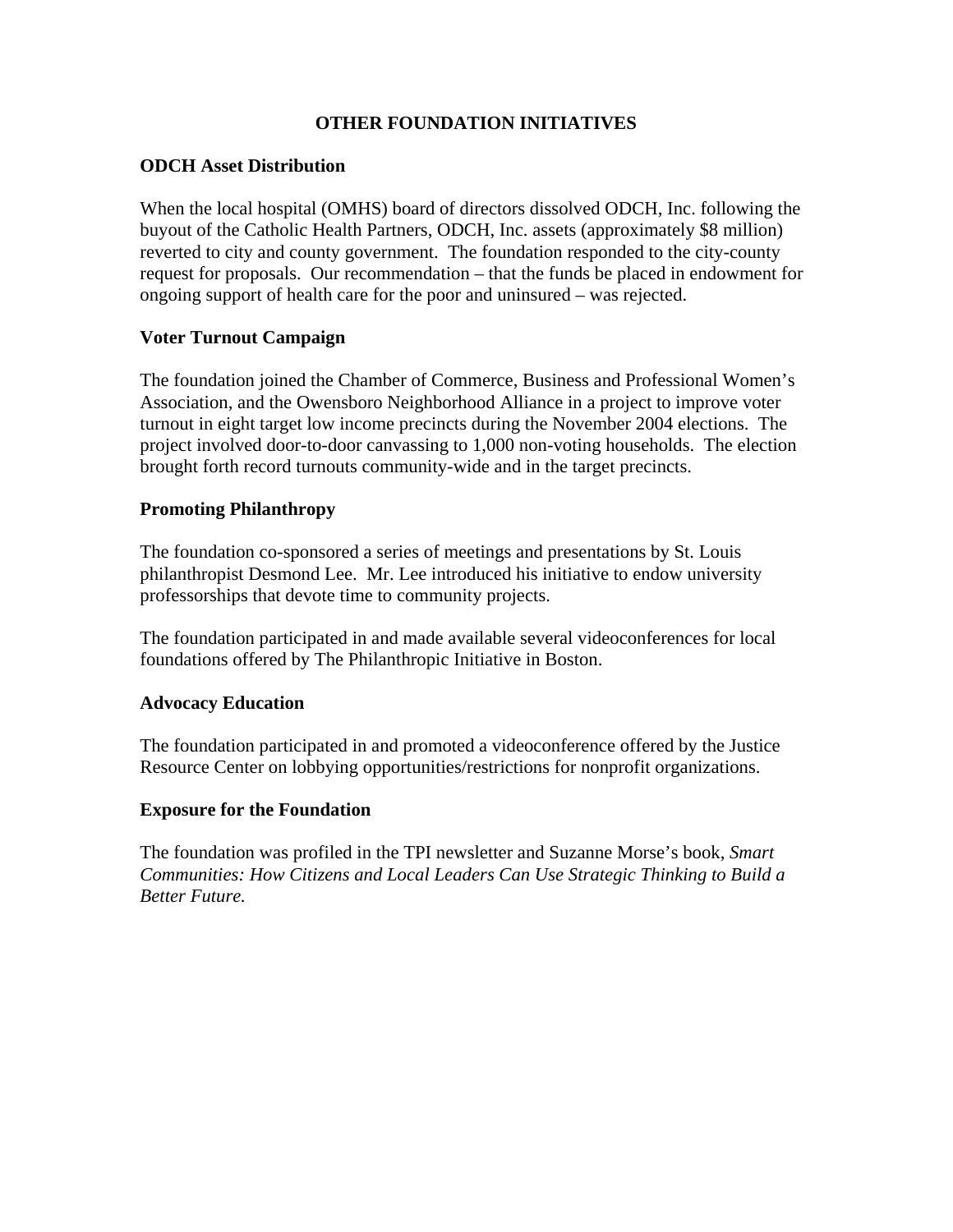#### **2004 FINANCIAL SUMMARY**

The Public Life Foundation is an operating foundation (as opposed to a grant making entity). Financial and staff resources are directed to foundation initiatives.

| Endowment Value January 1, 2004   | 6,619,245 |
|-----------------------------------|-----------|
| Endowment Value December 31, 2004 | 7,461,733 |

Note: Foundation endowment growth in 2004 was due to additional Hager family contributions, capital gains, interest, and dividends.

|                                        |        | 2004 Expenses |
|----------------------------------------|--------|---------------|
| <b>Consulting Fees</b>                 |        | 2,720         |
| Furniture and Equipment                |        | 5,757         |
| Insurance                              |        | 6,708         |
| Meetings and Travel                    |        | 7,207         |
| Memberships/Subscriptions              |        | 1,662         |
| Misc.                                  |        | 3,381         |
| Personnel                              |        | 170,369       |
| Postage                                |        | 2,209         |
| Printing and Copying                   |        | 382           |
| <b>Professional Fees</b>               |        | 4,460         |
| Projects*                              |        |               |
| Public Life Advocate                   | 32,475 |               |
| <b>Citizens Committee on Education</b> | 599    |               |
| <b>Citizens Health Care Advocates</b>  | 3,209  |               |
| Goodfellows Club                       | 191    |               |
| <b>PRIDE</b>                           | 3,557  |               |
| <b>Unity Coalition</b>                 | 990    |               |
| <b>World Affairs Council</b>           | 1,197  |               |
| Panels, Forums                         | 2,322  |               |
| Other (conference, Go Vote, etc.)      | 11,153 |               |
| Total                                  |        | 55,696        |
| Rent                                   |        | 16,800        |
| Repairs                                |        | 0             |
| Supplies                               |        | 3,631         |
| Taxes                                  |        | 9,276         |
| Technology                             |        | 15,915        |
| Telephone                              |        | 2,317         |
| <b>TOTAL</b>                           |        | 305,770       |

\*Direct project expenses are in addition to staff support and in-kind contributions of office space, meeting room, use of computer, Internet and e-mail, phone, cabinets and shelving, copier, printer, postage machine, equipment, and supplies.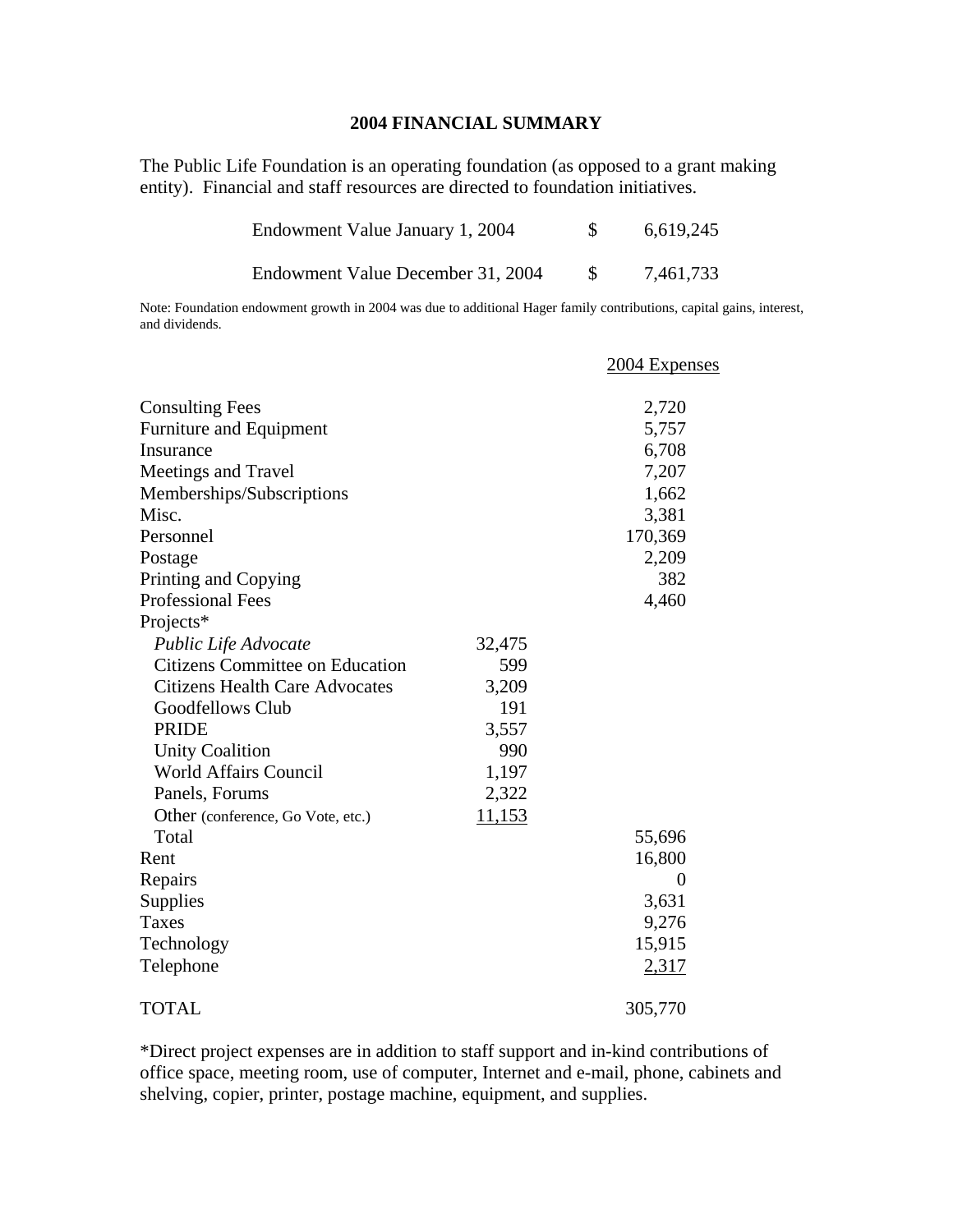|                                       | <b>Estimate of 2004</b><br><b>Foundation Staff</b><br><b>Time Applied</b><br><b>To Projects</b> | <b>Direct</b><br><b>Expenses</b> | TOTAL*  |
|---------------------------------------|-------------------------------------------------------------------------------------------------|----------------------------------|---------|
| Public Life Advocate                  | 56,242                                                                                          | 32,475                           | 88,717  |
| Citizens Committee on Education       | 11,852                                                                                          | 599                              | 12,451  |
| <b>Citizens Health Care Advocates</b> | 33,055                                                                                          | 3,209                            | 36,264  |
| Goodfellows Club                      | 6,681                                                                                           | 191                              | 6,872   |
| <b>PRIDE</b>                          | 14,761                                                                                          | 3,557                            | 18,318  |
| <b>Unity Coalition</b>                | 5,775                                                                                           | 990                              | 6,765   |
| <b>World Affairs Council</b>          | 6,077                                                                                           | 1,197                            | 7,274   |
| Other                                 | 14,950                                                                                          | 13,475                           | 28,425  |
| <b>TOTAL</b>                          | 149,393                                                                                         | 55,696                           | 205,089 |

\*Staff time and direct project expenses are in addition to in-kind contributions of office space, meeting room, use of computer, Internet and e-mail, phone, cabinets and shelving, copier, printer, postage machine, equipment, and supplies.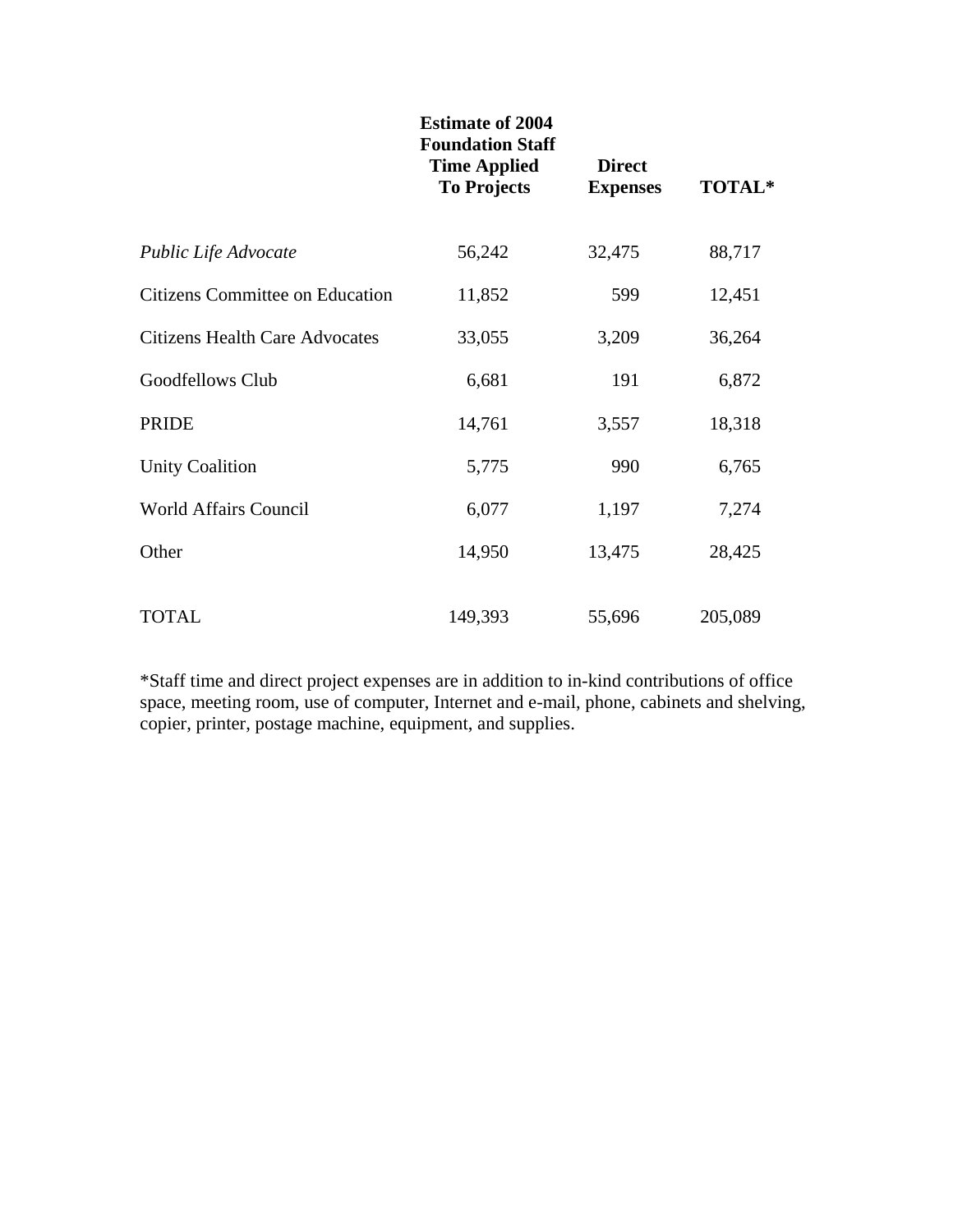# **2005 Plan Outline**

### INFORMATION

- Publish six issues of *Public Life Advocate*
- Expand publication visibility and circulation
- Commission special reports as warranted
- Improve web site to enhance accessibility and community dialogue
- Develop educational materials on openness and transparency
- Collaborate with organizations involved in complementary efforts

#### DELIBERATION

- Frame six issues in publication (for use as dialogue guides)
- Lead community process/dialogue concerning governmental unification
- Organize and host additional community forums/workshops as warranted
- Collaborate with organizations involved in complementary efforts

# **ACTION**

- Continue support of existing and emerging citizen groups:
	- o Citizens Committee on Education
	- o Citizens Health Care Advocates
	- o Goodfellows Club
	- o PRIDE
	- o Unity Coalition
	- o World Affairs Council
- Retain consultant to assist citizen groups in developing a plan toward selfsustainability
- Partner with Owensboro Neighborhood Alliance to bring forth citizen-driven community improvement initiatives.
- Facilitate formation of Coalition for the Poor to represent the voice of the poor and to foster leadership development among the poor

# ADMINISTRATION

- Hire Project Manager, restructure staff responsibilities
- Add 1-2 new non-family board members.
- Create advisory committee for the foundation and/or the publication.
- Adopt Personnel Policies, misc. contracts (e.g. Independent Contractor)
- Expand intern program (e.g., KWC student world affairs).
- Establish foundation volunteer program.
- Convene foundation committees as needed.
- Communicate with board quarterly (reports).
- Conduct two foundation board meetings (May-June, November-December).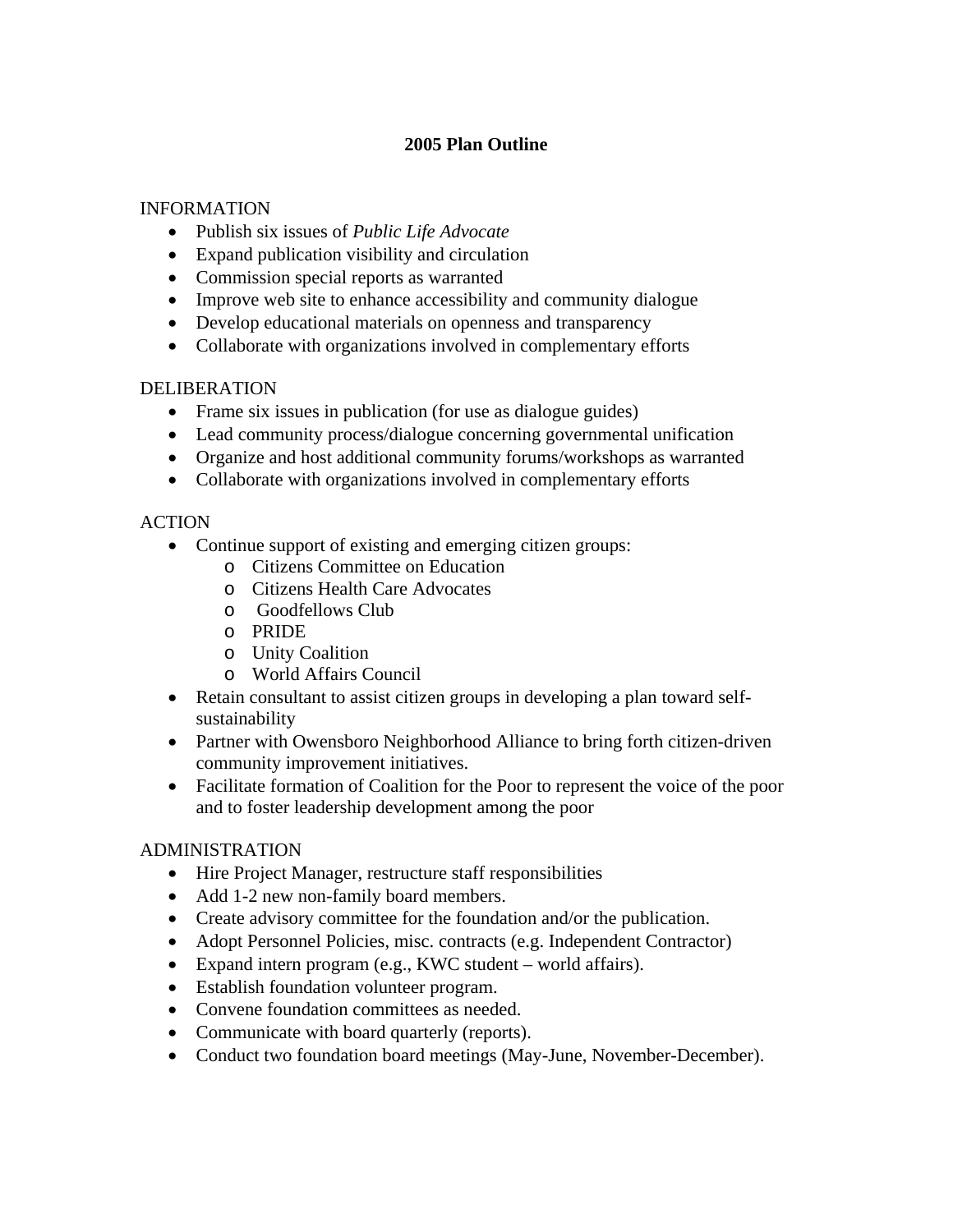#### **2005 BUDGET**

| <b>Consulting Fees</b>                 |        | 25,000  |
|----------------------------------------|--------|---------|
| Furniture and Equipment                |        | 2,000   |
| Insurance                              |        | 12,000  |
| Meetings and Travel                    |        | 6,000   |
| Memberships/Subscriptions              |        | 1,600   |
| Misc.                                  |        | 2,500   |
| Personnel                              |        | 203,445 |
| Postage                                |        | 2,000   |
| Printing and Copying                   |        | 500     |
| <b>Professional Fees</b>               |        | 6,000   |
| Projects*                              |        |         |
| Public Life Advocate                   | 50,000 |         |
| <b>Citizens Committee on Education</b> | 1,000  |         |
| <b>Citizens Health Care Advocates</b>  | 3,000  |         |
| Goodfellows Club                       | 1,000  |         |
| <b>PRIDE</b>                           | 3,000  |         |
| <b>Unity Coalition</b>                 | 1,000  |         |
| <b>World Affairs Council</b>           | 1,000  |         |
| Panels, Forums                         | 3,000  |         |
| Other (conference, Go Vote, etc.)      | 1,500  |         |
| Total                                  |        | 64,500  |
| Rent                                   |        | 16,800  |
| Repairs                                |        | 200     |
| Supplies                               |        | 5,000   |
| Taxes                                  |        | 9,300   |
| Technology                             |        | 12,000  |
| Telephone                              |        | 2,750   |
| <b>TOTAL</b>                           |        | 371,595 |

\*Direct project expenses are in addition to staff support and in-kind contributions of office space, meeting room, work space, use of computer, phone, cabinets and shelving, copier, printer, postage machine, equipment, and supplies.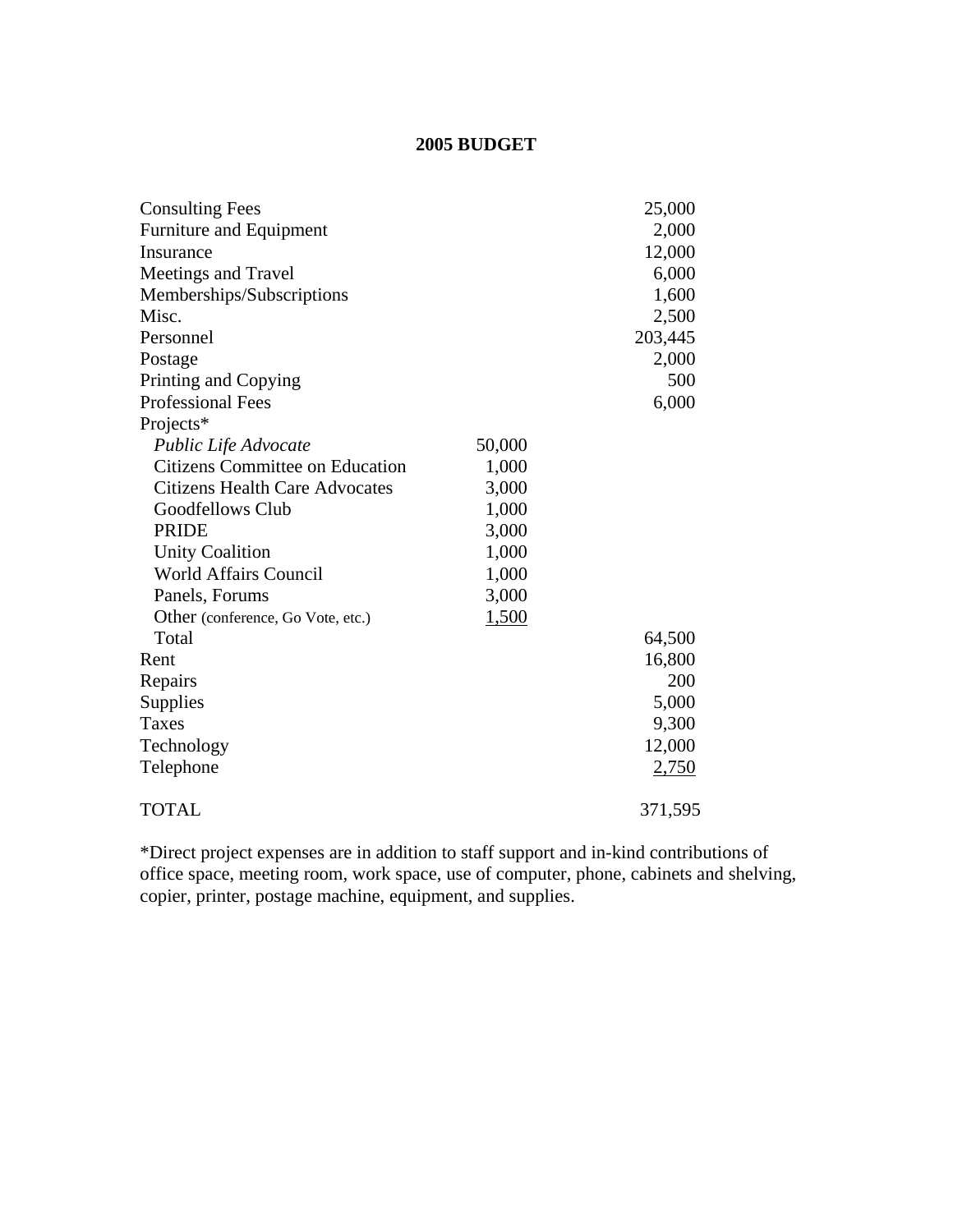# **Public Life Foundation of Owensboro 2005**

#### **Board of Directors**

| John Hager           | Chairman of the Board      |
|----------------------|----------------------------|
| Sally Wood           | Vice President & Treasurer |
| <b>Kathy Strobel</b> | Secretary                  |
|                      |                            |

David Adkisson Lia Hager Susie Alford Stewart Hager Rodney Berry Yolla Hager David Boeyink Bill Speciale Bruce Hager

Marjorie Hager

#### **Staff**

| Rodney Berry         | President/Editor, <i>Public Life Advocate</i> |
|----------------------|-----------------------------------------------|
| <b>Beverly Mills</b> | Project Manager                               |
|                      | * Citizens Health Care Advocates              |
|                      | * Owensboro Area World Affairs Council        |
|                      | * Public Forums Coordinator                   |
| Jean Davis O'Neal    | Goodfellows "Roll Call" Administrator         |
| Liz Seibert          | Project Manager                               |
|                      | * PRIDE                                       |
|                      | * Citizens Committee on Education             |
|                      | * Unity Coalition                             |
| <b>Kathy Strobel</b> | Office Manager/Publication General Mgr.       |
| Sue Trautwein        | Assistant to Mr. Hager                        |

#### *Public Life Advocate* **Editorial Board**

John Hager David Boeyink Fran Ellers Ed Staats Rodney Berry

#### **2005 Citizen Group Leaders**

Bruce Kunze Goodfellows Club David Kelly Unity Coalition